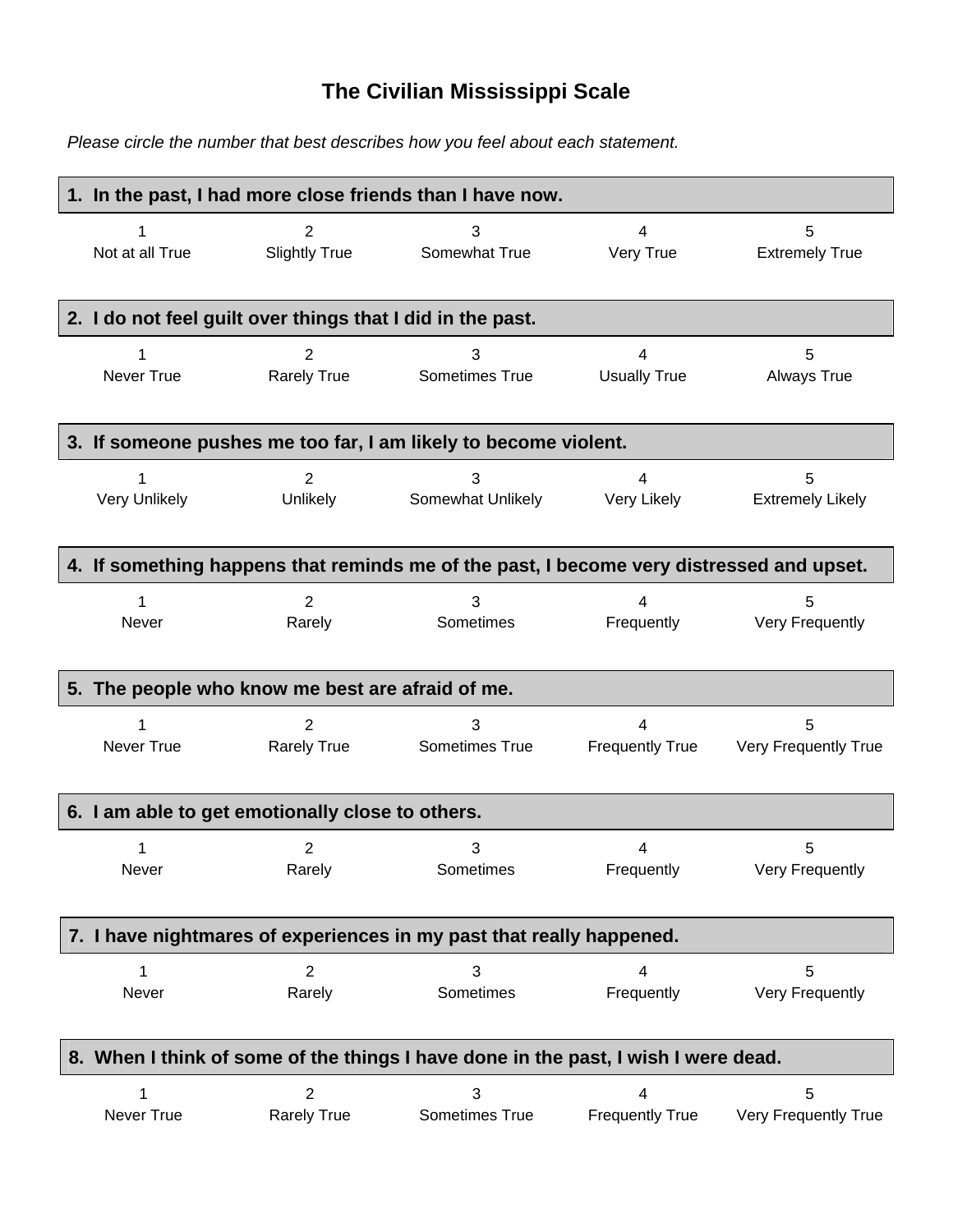| 9. It seems as if I have no feelings.                                                              |                                                                         |                |                        |                           |  |  |
|----------------------------------------------------------------------------------------------------|-------------------------------------------------------------------------|----------------|------------------------|---------------------------|--|--|
| 1                                                                                                  | $\overline{2}$                                                          | 3              | 4                      | 5                         |  |  |
| Not at all True                                                                                    | <b>Rarely True</b>                                                      | Sometimes True | <b>Frequently True</b> | Very Frequently True      |  |  |
|                                                                                                    | 10. Lately, I have felt like killing myself.                            |                |                        |                           |  |  |
| 1                                                                                                  | 2                                                                       | 3              | 4                      | 5                         |  |  |
| Not at all True                                                                                    | <b>Slightly True</b>                                                    | Somewhat True  | Very True              | <b>Extremely True</b>     |  |  |
|                                                                                                    | 11. I fall asleep, stay asleep and awaken only when the alarm goes off. |                |                        |                           |  |  |
| 1                                                                                                  | 2                                                                       | 3              | 4                      | 5                         |  |  |
| Never                                                                                              | Rarely                                                                  | Sometimes      | Frequently             | Very Frequently           |  |  |
| 12. I wonder why I am still alive when others have died.                                           |                                                                         |                |                        |                           |  |  |
| 1                                                                                                  | $\overline{2}$                                                          | 3              | 4                      | 5                         |  |  |
| Never                                                                                              | Rarely                                                                  | Sometimes      | Frequently             | Very Frequently           |  |  |
| 13. Being in certain situations makes me feel as though I am back in the past.                     |                                                                         |                |                        |                           |  |  |
| 1                                                                                                  | $\overline{2}$                                                          | 3              | 4                      | 5                         |  |  |
| Never                                                                                              | Rarely                                                                  | Sometimes      | Frequently             | Very Frequently           |  |  |
| 14. My dreams at night are so real that I waken in a cold sweat and force myself to stay<br>awake. |                                                                         |                |                        |                           |  |  |
| 1                                                                                                  | 2                                                                       | 3              | 4                      | 5                         |  |  |
| Never                                                                                              | Rarely                                                                  | Sometimes      | Frequently             | Very Frequently           |  |  |
| 15. I feel like I cannot go on.                                                                    |                                                                         |                |                        |                           |  |  |
| Not at all True                                                                                    | 2                                                                       | 3              | 4                      | 5                         |  |  |
|                                                                                                    | <b>Rarely True</b>                                                      | Sometimes True | Very True              | <b>Almost Always True</b> |  |  |
| 16. I do not laugh or cry at the same things other people do.                                      |                                                                         |                |                        |                           |  |  |
| 1                                                                                                  | $\overline{2}$                                                          | 3              | 4                      | 5                         |  |  |
| Not at all True                                                                                    | <b>Rarely True</b>                                                      | Somewhat True  | Very True              | <b>Extremely True</b>     |  |  |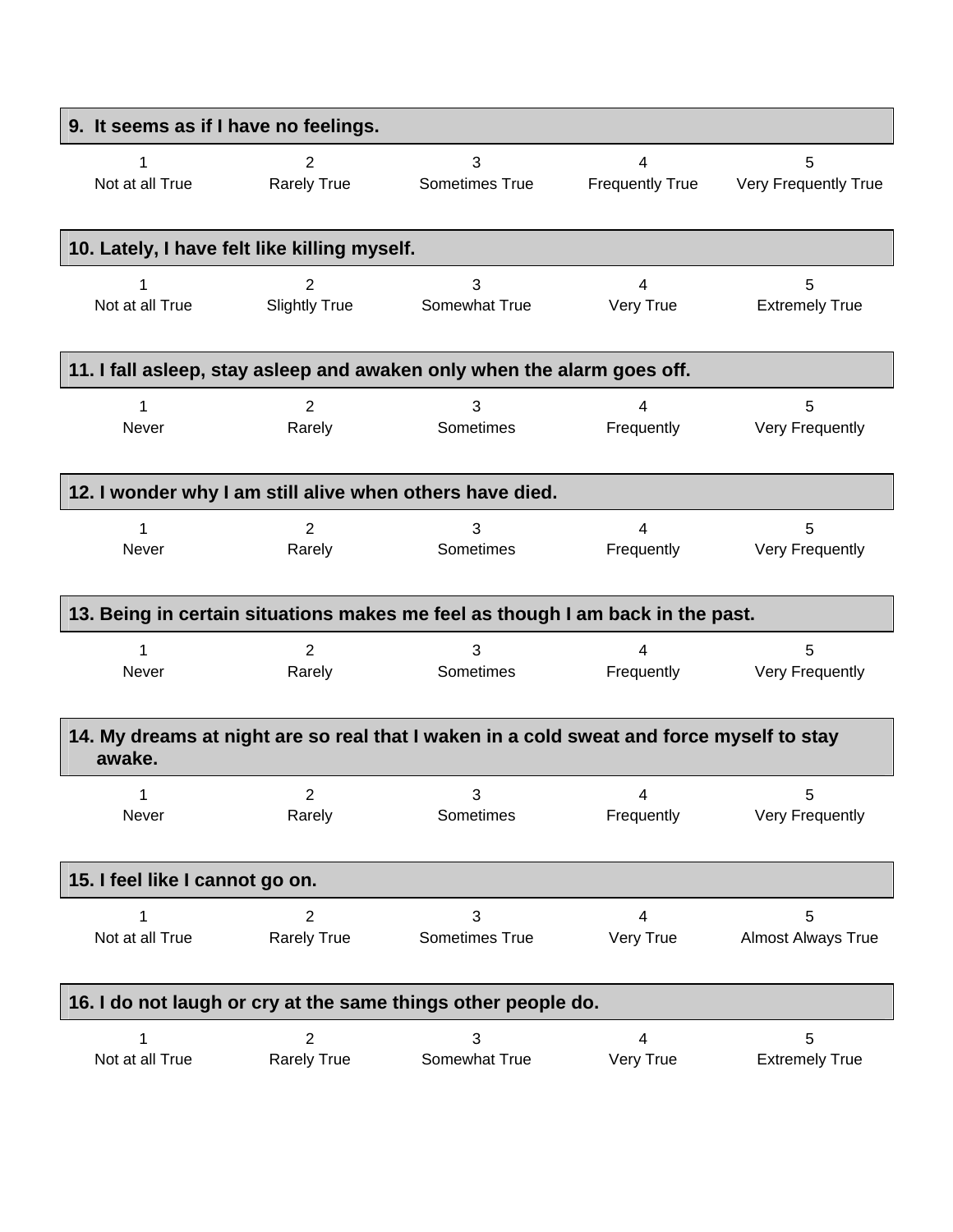| 17. I still enjoy doing many things that I used to enjoy. |                      |                |                        |                       |
|-----------------------------------------------------------|----------------------|----------------|------------------------|-----------------------|
| Never True                                                | $\overline{2}$       | 3              | 4                      | 5                     |
|                                                           | <b>Rarely True</b>   | Sometimes True | Very True              | <b>Always True</b>    |
| 18. Daydreams are very real and frightening.              |                      |                |                        |                       |
| 1                                                         | 2                    | 3              | 4                      | 5                     |
| Never True                                                | <b>Rarely True</b>   | Sometimes True | <b>Frequently True</b> | Very Frequently True  |
| 19. I have found it easy to keep a job.                   |                      |                |                        |                       |
| 1                                                         | 2                    | 3              | 4                      | 5                     |
| Not at all True                                           | <b>Slightly True</b> | Somewhat True  | Very True              | <b>Extremely True</b> |
| 20. I have trouble concentrating on tasks.                |                      |                |                        |                       |
| 1                                                         | 2                    | 3              | 4                      | 5                     |
| Never True                                                | <b>Rarely True</b>   | Sometimes True | <b>Frequently True</b> | Very Frequently True  |
| 21. I have cried for no good reason.                      |                      |                |                        |                       |
| 1                                                         | 2                    | 3              | 4                      | 5                     |
| Never                                                     | Rarely               | Sometimes      | Frequently             | Very Frequently       |
| 22. I enjoy the company of others.                        |                      |                |                        |                       |
| 1                                                         | 2                    | 3              | 4                      | 5                     |
| <b>Never</b>                                              | Rarely               | Sometimes      | Frequently             | Very Frequently       |
| 23. I am frightened by my urges.                          |                      |                |                        |                       |
| 1                                                         | 2                    | 3              | 4                      | 5                     |
| Never                                                     | Rarely               | Sometimes      | Frequently             | Very Frequently       |
| 24. I fall asleep easily at night.                        |                      |                |                        |                       |
| 1                                                         | $\overline{2}$       | 3              | 4                      | 5                     |
| Never                                                     | Rarely               | Sometimes      | Frequently             | Very Frequently       |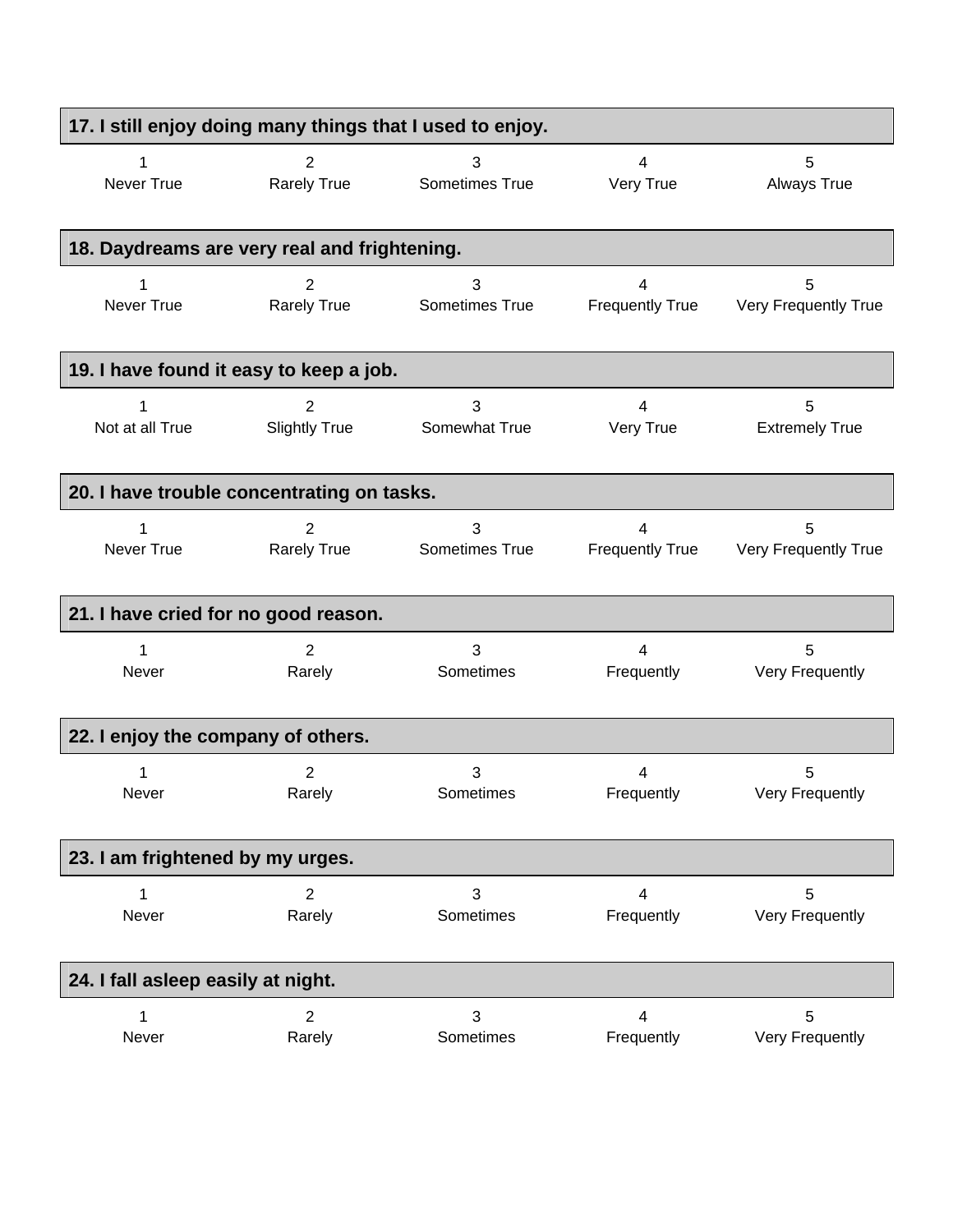| 25. Unexpected noises make me jump.                                                                                         |                                                   |                                                                                            |                |                       |  |  |
|-----------------------------------------------------------------------------------------------------------------------------|---------------------------------------------------|--------------------------------------------------------------------------------------------|----------------|-----------------------|--|--|
| 1                                                                                                                           | 2                                                 | 3                                                                                          | 4              | 5                     |  |  |
| Never                                                                                                                       | Rarely                                            | Sometimes                                                                                  | Frequently     | Very Frequently       |  |  |
|                                                                                                                             |                                                   | 26. No one understands how I feel, not even my family.                                     |                |                       |  |  |
| 1                                                                                                                           | 2                                                 | 3                                                                                          | 4              | 5                     |  |  |
| Not at all True                                                                                                             | <b>Rarely True</b>                                | Somewhat True                                                                              | Very True      | <b>Extremely True</b> |  |  |
| 27. I am an easy-going, even-tempered person.                                                                               |                                                   |                                                                                            |                |                       |  |  |
| 1                                                                                                                           | $\overline{2}$                                    | 3                                                                                          | 4              | 5                     |  |  |
| Never                                                                                                                       | Rarely                                            | Sometimes                                                                                  | Usually        | Very Much So          |  |  |
| 28. I feel there are certain things that I have done that I can never tell anyone, because no<br>one would ever understand. |                                                   |                                                                                            |                |                       |  |  |
| 1                                                                                                                           | 2                                                 | 3                                                                                          | $\overline{4}$ | 5                     |  |  |
| Not at all True                                                                                                             | <b>Slightly True</b>                              | Somewhat True                                                                              | Very True      | <b>Extremely True</b> |  |  |
|                                                                                                                             | me forget about things that happened in the past. | 29. There have been times when I used alcohol (or other drugs) to help me sleep or to make |                |                       |  |  |
| 1                                                                                                                           | 2                                                 | 3                                                                                          | 4              | 5                     |  |  |
| Never                                                                                                                       | Infrequently                                      | Sometimes                                                                                  | Frequently     | Very Frequently       |  |  |
| 30. I feel comfortable when I am in a crowd.                                                                                |                                                   |                                                                                            |                |                       |  |  |
| 1                                                                                                                           | $\overline{2}$                                    | 3                                                                                          | 4              | 5                     |  |  |
| Never                                                                                                                       | Rarely                                            | Sometimes                                                                                  | <b>Usually</b> | Always                |  |  |
| 31. I lose my cool and explode over minor everyday things.                                                                  |                                                   |                                                                                            |                |                       |  |  |
| 1                                                                                                                           | $\overline{2}$                                    | 3                                                                                          | 4              | 5                     |  |  |
| Never                                                                                                                       | Rarely                                            | Sometimes                                                                                  | Frequently     | Very Frequently       |  |  |
| 32. I am afraid to go to sleep at night.                                                                                    |                                                   |                                                                                            |                |                       |  |  |
| 1                                                                                                                           | $\overline{2}$                                    | 3                                                                                          | 4              | 5                     |  |  |
| Never                                                                                                                       | Rarely                                            | Sometimes                                                                                  | Frequently     | <b>Almost Always</b>  |  |  |